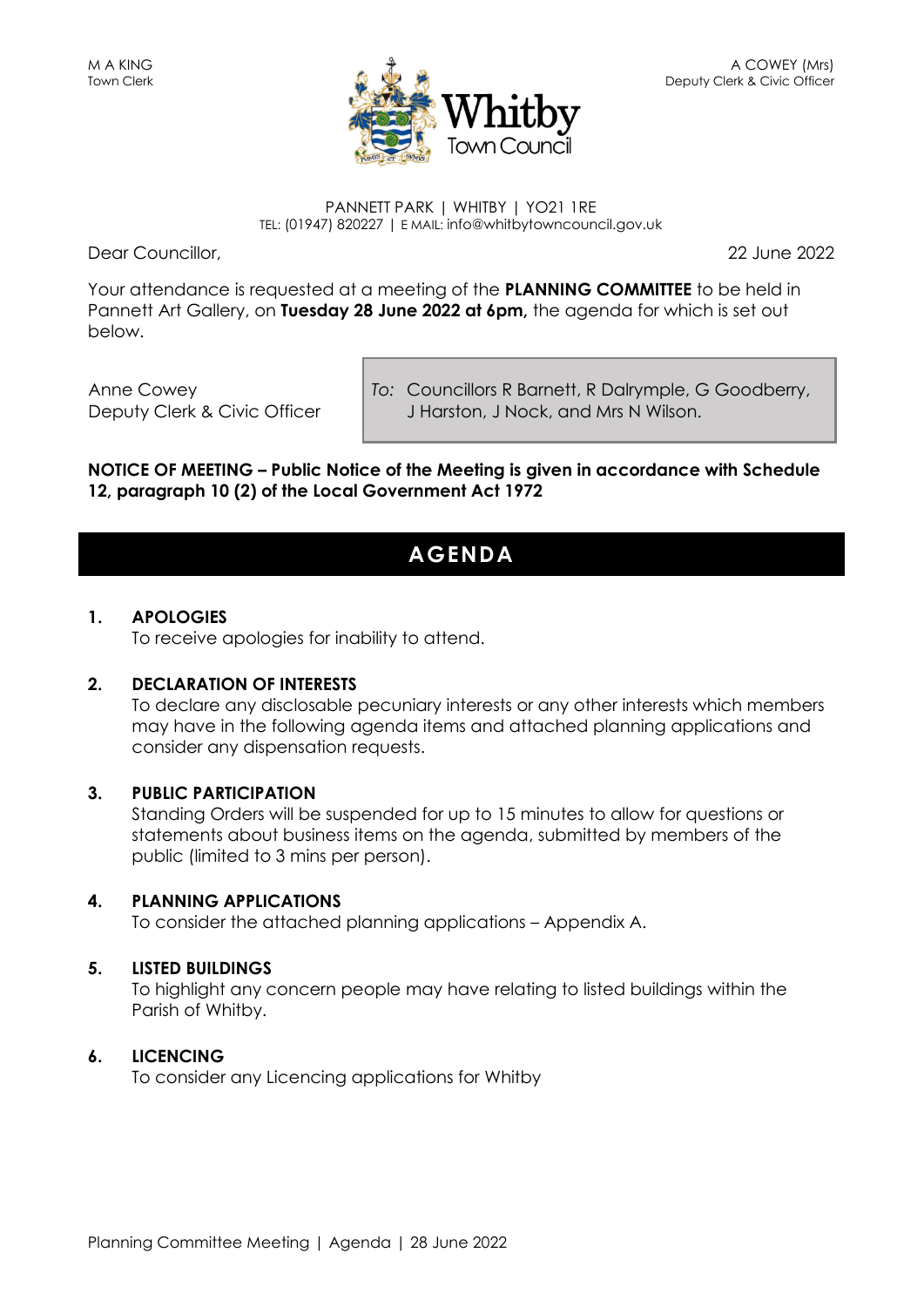### **Appendix A**

# Planning Applications to be Considered on 28 June 2022

| 1                                                                                                                                                                                                                                                                                                      | <b>Plan Number</b> | <b>District Reference</b>            | Road/Street                | Date of meeting            |  |  |  |
|--------------------------------------------------------------------------------------------------------------------------------------------------------------------------------------------------------------------------------------------------------------------------------------------------------|--------------------|--------------------------------------|----------------------------|----------------------------|--|--|--|
|                                                                                                                                                                                                                                                                                                        | 2121/085           | 22/00927/FL                          | <b>Bagdale</b>             | 28.06.22                   |  |  |  |
| Case Officer<br>Applicant<br>Philip Burley & Co                                                                                                                                                                                                                                                        |                    | <b>House Name</b>                    | Road<br>28 Bagdale         | Locality                   |  |  |  |
| Town                                                                                                                                                                                                                                                                                                   |                    | County                               | Post Code                  | Application date           |  |  |  |
| <b>WHITBY</b>                                                                                                                                                                                                                                                                                          |                    | North Yorkshire                      | <b>YO211QL</b>             | 20/06/22                   |  |  |  |
| Installation of replacement windows in Upvc, Philip Burley & Co, 28 Bagdale, WHITBY, North<br>Yorkshire, YO211QL<br>Web link                                                                                                                                                                           |                    |                                      |                            |                            |  |  |  |
| $\mathbf 2$                                                                                                                                                                                                                                                                                            | <b>Plan Number</b> | <b>District Reference</b>            | Road/Street                | Date of meeting            |  |  |  |
|                                                                                                                                                                                                                                                                                                        | 22/080             | 22/01029/FL                          | Crescent Place             | 28.06.22                   |  |  |  |
| Case Officer<br>Applicant<br>Mr & Mrs Simon Rhodes                                                                                                                                                                                                                                                     |                    | House Name<br>The Corner Guest House | Road<br>3-4 Crescent Place | Locality                   |  |  |  |
| Town                                                                                                                                                                                                                                                                                                   |                    | County                               | Post Code                  | Application date           |  |  |  |
| <b>WHITBY</b>                                                                                                                                                                                                                                                                                          |                    | North Yorkshire                      | <b>YO213HE</b>             | 15/06/22                   |  |  |  |
| Change of use and sub-division of guest house (C1) to dwelling (C3) at No 4 Crescent Place and<br>7 No bedroom guest house (C1) at No 3 Crescent Place with associated alterations. Mr & Mrs<br>Simon Rhodes, The Corner Guest House, 3-4 Crescent Place, WHITBY, North Yorkshire, YO213HE<br>Web link |                    |                                      |                            |                            |  |  |  |
| 3                                                                                                                                                                                                                                                                                                      | Plan Number        | <b>District Reference</b>            | Road/Street                | Date of meeting            |  |  |  |
|                                                                                                                                                                                                                                                                                                        | 22/081             | 22/00845/LB                          | Mill View                  | 28.06.22                   |  |  |  |
| Case Officer<br>Applicant<br>Mrs Emma Hatchard                                                                                                                                                                                                                                                         |                    | <b>House Name</b><br>3 Mill View     | Road<br>The Carrs          | Locality<br><b>RUSWARP</b> |  |  |  |
| Town                                                                                                                                                                                                                                                                                                   |                    | County                               | Post Code                  | Application date           |  |  |  |
| <b>WHITBY</b>                                                                                                                                                                                                                                                                                          |                    | North Yorkshire                      | <b>YO211RL</b>             | 15/06/22                   |  |  |  |

**Installation of replacement Upvc rear dormer window with wood Mrs Emma Hatchard, 3 Mill View, The Carrs, RUSWARP, WHITBY, North Yorkshire, YO211RL**

*Web link*

**4** *Plan Number District Reference Road/Street Date of meeting* 22/00537/HS *Case Officer Applicant House Name Road Locality* Miss Louise Jamieson 5 Eastway *Town County Post Code Application date* WHITBY North Yorkshire Y21 3PE 16/06/22 **Installation of dropped kerb and formaton of driveway Miss Louise Jamieson, 5 Eastway, WHITBY, North Yorkshire, Y21 3PE**

*Web link*